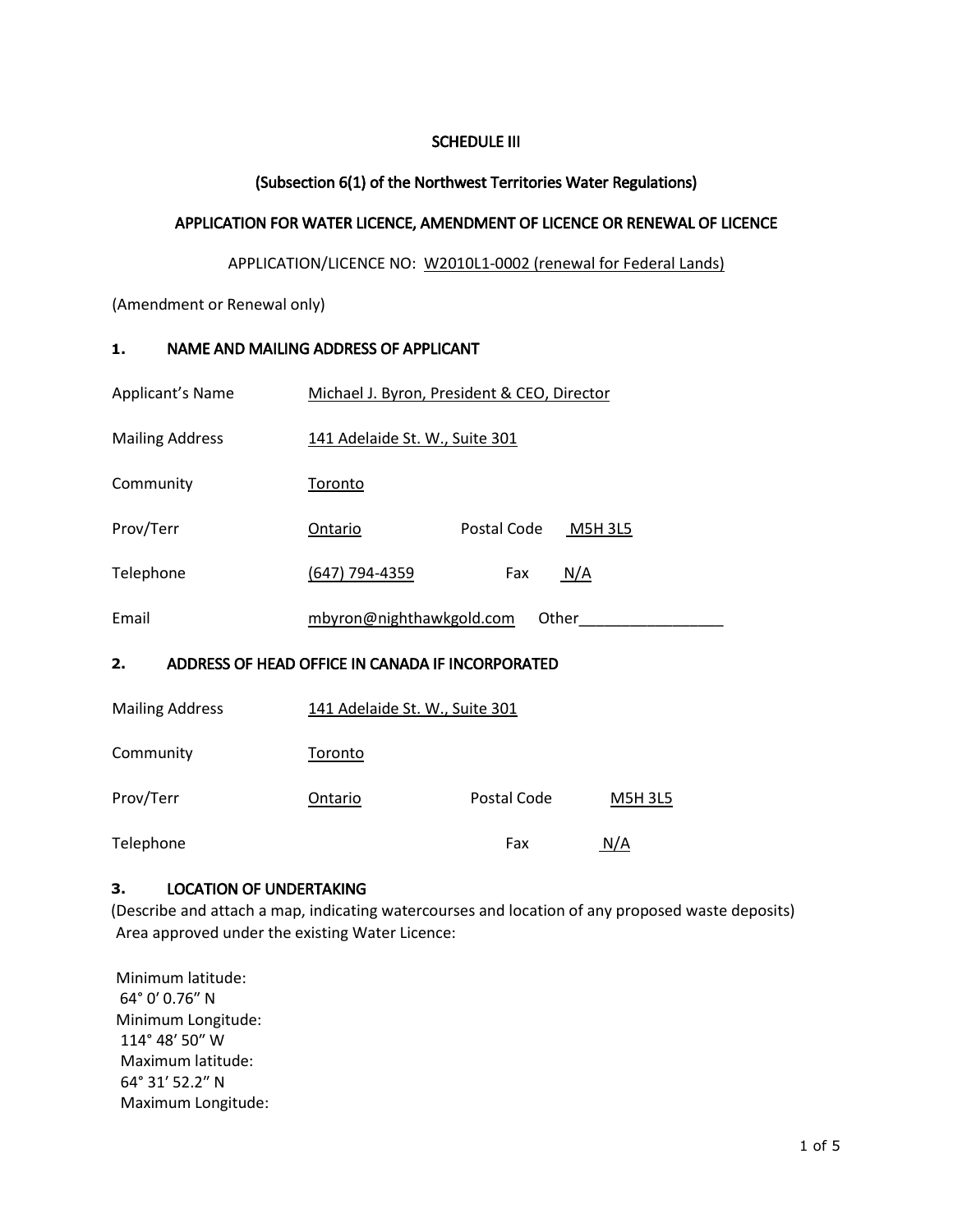115° 26′ 23″ W

Coordinates of proposed camp: Longitude: 64° 12′ 0″ N Latitude: 116° 1′ 11″ W

(note: Chalco Lake has been fully reclaimed and is included in the maps for reference purposes only)

## **4.** DESCRIPTION OF UNDERTAKING

(Describe and attach plans)

The purpose of this water licence renewal application is to renew the current Water Licence W2010L1- 0002 (expiration 28 February 2019).

The proposed activities include:

- Construction, use, and maintenance of winter roads and spur roads within the land use area.
- Use of an existing base camp at the Colomac Site and satellite camps (if required) in the land use area.
- Use and storage of explosives for trenching and bulk sampling (if required).
- Establishment of fuel caches at existing fuel cache locations.
- Surface exploration, including prospecting, geological mapping, bedrock sampling, geophysics and surface diamond drilling (helicopter supported).

## **5.** TYPES OF UNDERTAKING

Mining and Milling: Advanced mineral exploration and camp operations for up to 50 people.

### **6.** WATER USE

To obtain water >100m<sup>3</sup>/day

### **7.** QUANTITY OF WATER INVOLVED

(Litres per second, litres per day or cubic metres per year, including quantity to be used and quality to be returned to source)

The quantity of water usage requested for the entire Project is 298 m<sup>3</sup>/day. Based on water use for the Indin Lake Gold Project during previous years, the volume requested in this renewal application on Federal land is 60% of the total Project volume: 179 m<sup>3</sup>/day. It is anticipated that water usage will be:

• for the camp approximately 5,000 L/day (5  $m^3$ /day); and,

• for the drill water approximately 174,000 L/day (174 m<sup>3</sup>/day).

Freshwater will be drawn for camp and drill purposes from the nearest natural source of accessible water (excluding Pit 2 water) when drilling and exploration programs are active. It is anticipated the program may close between early-October and late-February, however, conditions may change and could see mineral exploration activities continue year round. Water intake will follow the Fisheries and Oceans Canada (DFO) 2010 protocol "DFO Protocol for Winter Water Withdrawal from Ice-covered Waterbodies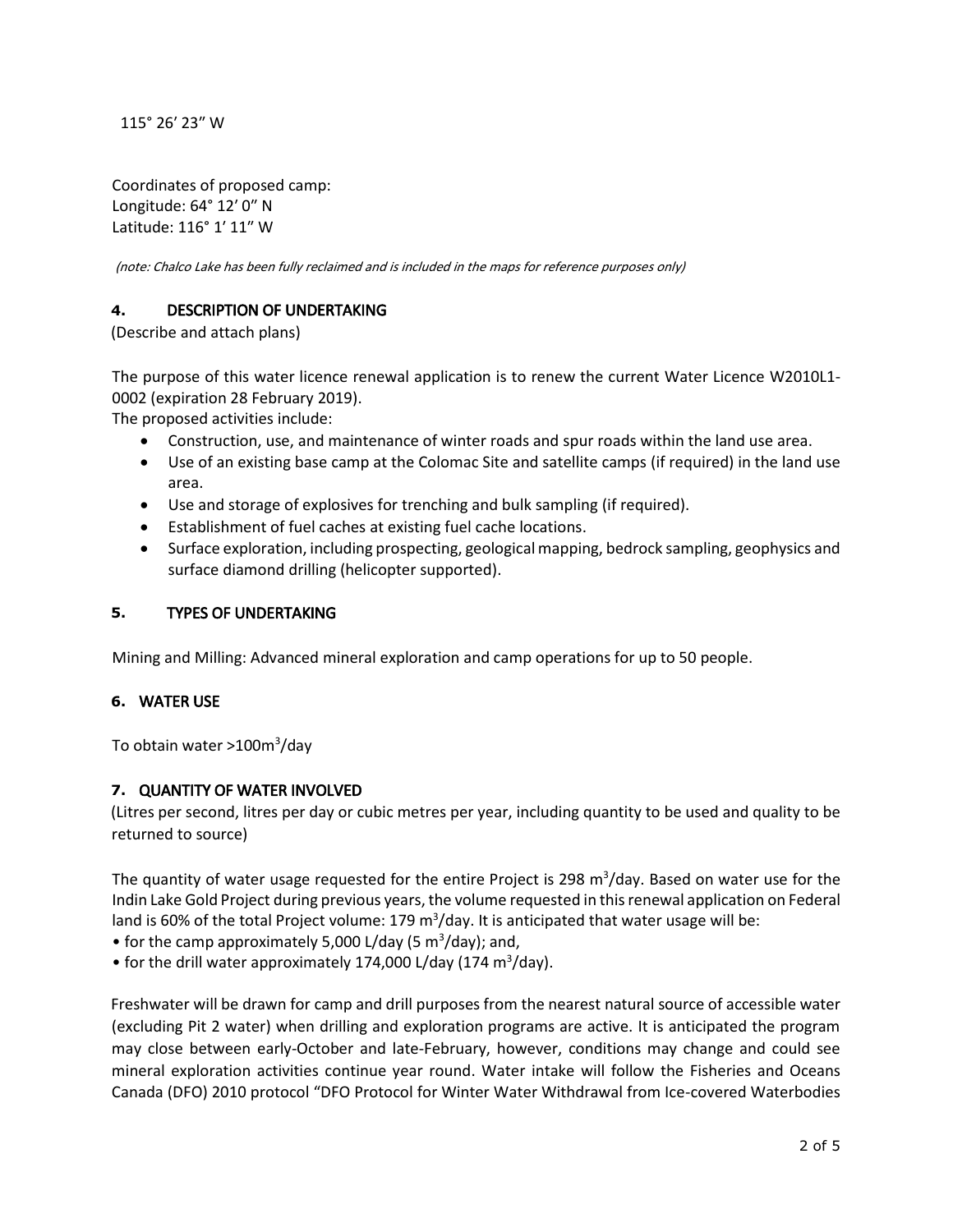in the Northwest Territories and Nunavut". Water intake for the camp under open water conditions (if applicable) will follow DFO's 1995 "Freshwater Intake End-of-Pipe Fish Screen Guideline".

# **8.** WASTE DEPOSITED

## (Quantity, quality, treatment and disposal)

Only grey and drill water will be deposited into the receiving environment. Greywater from camp activities will be discharged into a man-made rock-covered area near the camp and at a minimum 100 m from the ordinary high-water mark of any waterbody. The quality of greywater will be improved by using biodegradable, eco-friendly soap. Grease traps will be included into the greywater collection system to prevent oil and grease from entering the greywater system. Around 5 m<sup>3</sup>/day of greywater are expected to be deposited. Drill water (with non-hazardous additives) not lost in the drill hole may be processed through a standard unit to remove mud and suspended solids and will be recycled or pumped into a natural depression located more than 100m from the ordinary high-water mark of any waterbody if the hydraulic head permits pumping the return water and contained cuttings directly to a natural depression or sump located more than 100m from the ordinary high-water mark of any waterbody. Where no natural depression can be located more than 100 m from the ordinary high-water mark, drill water may be pumped to a natural depression of lesser distance if such suitable location assures materials do not enter a body of water and are approved by the Inspector, which approval shall not be unreasonably withheld. Up to 174  $\text{m}^3/\text{day}$  of drill water will be deposited each day during active exploration programs.

In accordance with the Waste Management Plan, all hazardous waste will be removed and transported safely to an appropriate, licenced disposal facility. As in the past, all waste handling, transportation and disposal will be contracted to KBL Environmental Ltd. (KBL) in Yellowknife, NWT. Before shipping, hazardous waste will be securely stored in a waste transfer area to prevent immobilization and to protect from physical hazards and weather. All non-hazardous, combustible waste, including camp waste, will be incinerated daily as per the Incinerator Management Plan or, if non-combustible, transported off site for disposal at a suitable facility. Sewage will be disposed of using eight Incinolet Electric Incineration Toilets. Clean ash from these units will be collected and shipped off-site for appropriate disposal through KBL. Any brush and trees that are cut will be laid out flat on the ground. No toxic drill additives will be used during drilling operations. Drill casings will be cut as close to the ground as possible and each hole will be capped.

For further information, please refer to the Waste Management Plan.

# **9.** OTHER PERSONS OR PROPERTIES AFFECTED BY THIS UNDERTAKING

(Give name, mailing address and location; attach list if necessary)

The Indin Lake Gold Property is located in the headwaters of the Indin River system which flows through Môwhì Gogha De Nîîtåèe (the traditional territory of the Tłįchǫ) and eventually to the community of Behchokö on Marion Lake. Due to the distance between the grey and drill water deposit area and any natural waterbody (>100 m), and the complete lack of toxic drill additives, Nighthawk does not anticipate negative impacts on persons or properties. All efforts will be made to prevent direct or indirect deposit of waste into a waterbody.

Nighthawk engaged the Tłįchǫ Government, the Kwe Beh working group, the North Slave Métis Alliance, the Wek'èezhìi Renewable Resources Board, and the Prince of Wales Northern Heritage Centre during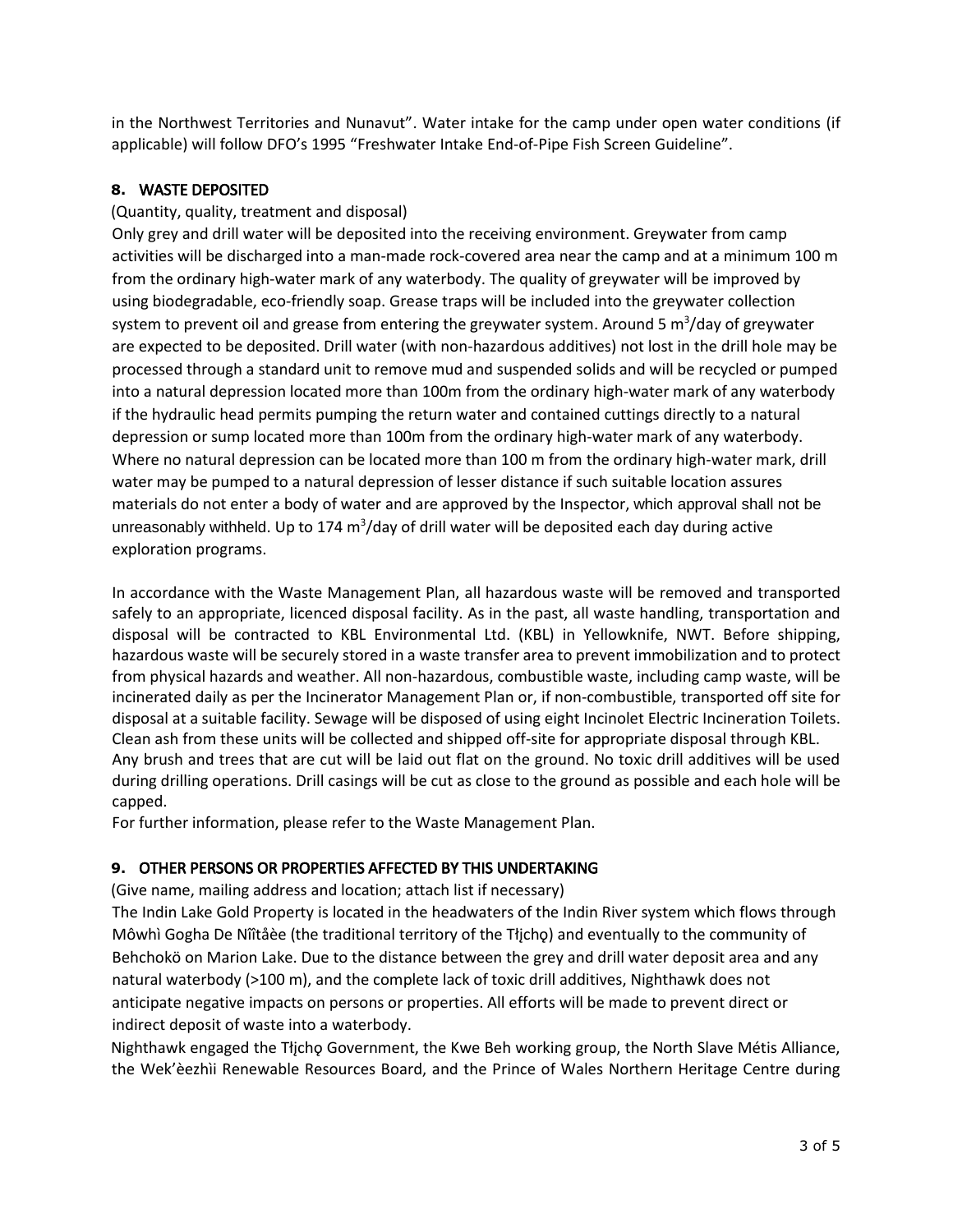past submission processes. Nighthawk's Engagement Plan including a summary of current pre-submission engagement is included in this application.

### **10.** PREDICTED ENVIRONMENTAL IMPACTS OF UNDERTAKING AND PROPOSED MITIGATION

There are no predicted environmental impacts. The volume of water to be used is not expected to have an effect on the water level in any natural local water bodies.

Water intake under open water conditions will follow DFO's 1995 "Freshwater Intake End-of-Pipe Fish Screen Guideline". Water intake during ice-covered conditions will follow the Fisheries and Oceans Canada (DFO) 2010 protocol "DFO Protocol for Winter Water Withdrawal from Ice-covered Waterbodies in the Northwest Territories and Nunavut".

Nighthawk will use biodegradable, eco-friendly soap and grease traps to improve the quality of the greywater to be deposited into a natural depression. Only non-hazardous drill additives will be used in the drill water. The grey and drill water will be deposited at least 100 m from the high-water mark of any waterbody. For further information, please refer the attached Spill Contingency Plan.

### **11.** CONTRACTOR AND SUB-CONTRACTORS

(Names, addresses and functions)

- Golder Associates Limited (consultants)
- Tlicho Logistics and other Tlicho Investment Corporation companies (logistics, equipment and operators)
- Nighthawk personnel (project geologist)
- GeoMinEx Consultants Inc. (geologists, geological technicians, field assistants)
- Major Diamond Drilling (drilling personnel)
- Discovery Mining Services Ltd. (camp personnel, caretakers, assistants, Industrial Occupation First Aid Level 3 staff, camp cooks)
- Great Slave Helicopters (helicopter support for diamond drilling)
- Sub-Arctic Geomatics, Ltd (surveyors)
- Additional subcontractors may be required as the project progresses

### **12.** STUDIES UNDERTAKEN TO DATE

#### (Attach list if necessary)

Aboriginal Affairs and Northern Development Canada was responsible for the remediation of the former Colomac Mine Site. Please refer to water licence *W2009L8-0003* and the associated reports and studies.

### **13.** PROPOSED TIME SCHEDULE

| Start Date:             | March 1, 2019     |
|-------------------------|-------------------|
| <b>Completion Date:</b> | February 28, 2024 |

Name (Print) Title (Print)

Michael J. Byron President & CEO, Director

M.<del>bo</del>m

September 28, 2018

Signature

Date

Please refer to the attached Questionnaire for additional information.